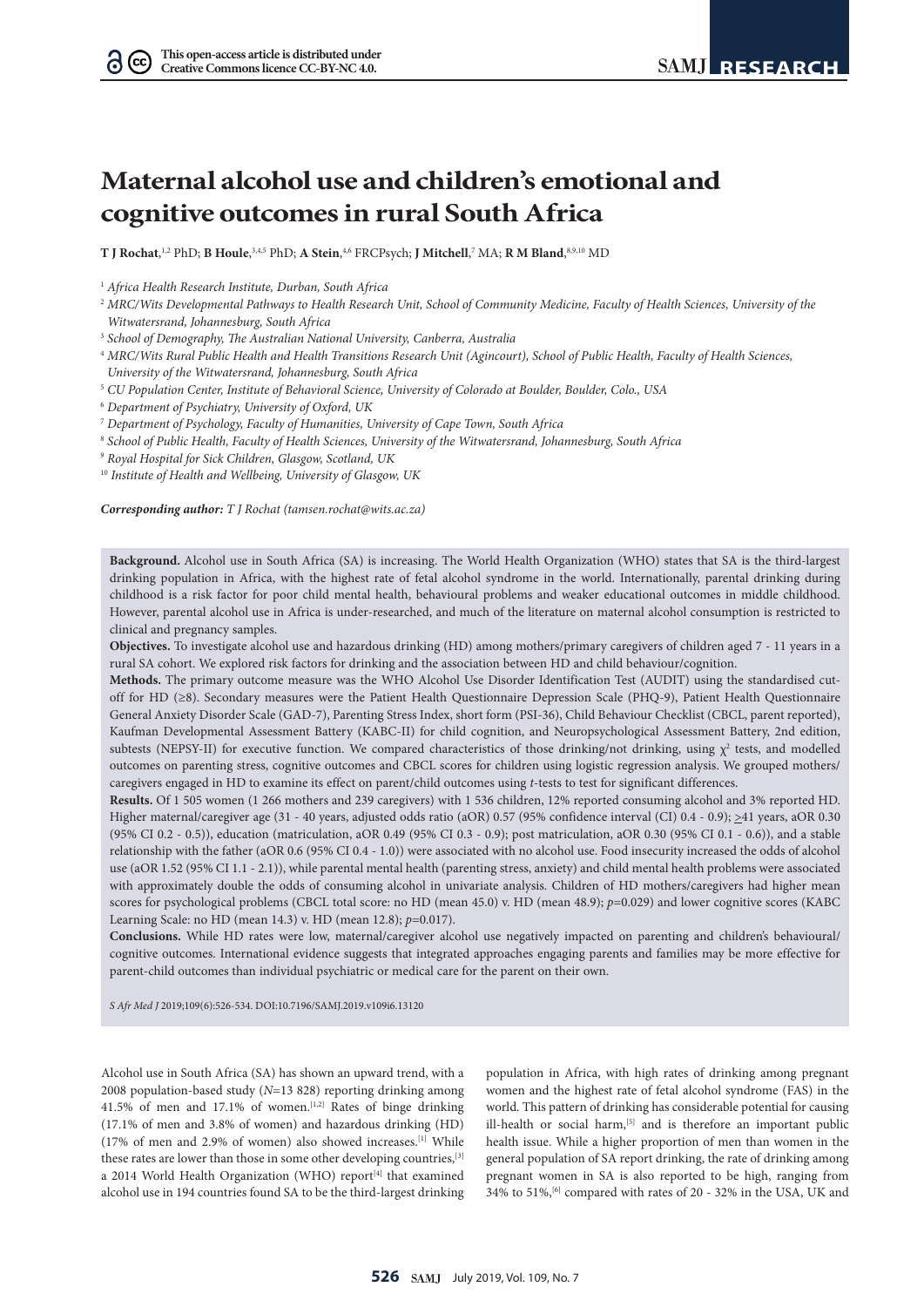Canada.[7] Studies in SA have shown that the majority of drinking during pregnancy is binge drinking.<sup>[8,9]</sup> This pattern of drinking, and the well-established adverse effects of alcohol use on prenatal development, have resulted in a large body of evidence examining drinking among pregnant SA women. Recent prevalence rates of FAS have been reported as ranging from 68.0 to 89.2 per 1 000 (*N*=818) among grade 1 pupils in Western Cape Province and as 67.2 per 1 000 in Northern Cape Province  $(N=1 835)$ ,  $[10,11]$  compared with an average estimate of 0.97 per 1 000 in resource-rich settings.  $[12]$ Current research is limited, as many of the studies were conducted in the Western and Northern Cape, both known to have significantly higher alcohol consumption rates compared with the rest of SA.<sup>[1]</sup> One study set in KwaZulu-Natal (KZN) Province<sup>[8]</sup> examined alcohol consumption among HIV-infected pregnant women attending antenatal clinics. A drinking rate of 18% was reported among the sample of 1 201 women; however, in this group 67% engaged in binge drinking.

It is likely that without intervention, drinking problems during pregnancy and around the time of childbirth will continue to impact on parenting care throughout childhood. There is increasing evidence that parental drinking during childhood negatively affects parenting<sup>[13]</sup> and is a risk factor for poor child mental health, behavioural problems and weaker educational outcomes in middle childhood.[14] Furthermore, research suggests that if a mother drinks, it is likely that there are other problem drinkers in the household.<sup>[15]</sup> Parental drinking frequently occurs together with other negative childhood experiences,[16] and children exposed to it have an increased likelihood of later drinking problems themselves.<sup>[17]</sup> The majority of research in this field is international, and to our knowledge there is only one study in SA that has linked current maternal drinking to childhood behavioural and/or developmental disorders. In this research, which examined a small sample in Cape Town (*N*=110), mothers who drank were much more likely to have a child with behavioural or developmental disorders (3 times more likely if drinking 3 times per week; 4.5 times more likely for binge drinkers) than mothers who did not drink.<sup>[18]</sup> Parental drinking is likely to be equally problematic for parenting and child outcomes in African contexts more widely, and while drinking during the antenatal and postnatal periods appears to be common, much of the literature on alcohol consumption from African settings has been restricted to pregnancy, specific geographical areas, and clinical samples.

## **Objectives**

The extent and impact of alcohol consumption among parents in population studies is under-researched. To address this gap, we investigated alcohol use and HD among mothers and primary caregivers of children aged 7 - 11 years, in a large rural SA cohort. We focused on maternal and/or primary caregiver drinking, as most children in southern Africa are in the primary care of their biological mothers. The objectives of this study were to examine: (*i*) the extent of alcohol use and HD in mothers and primary caregivers; (*ii*) risk factors associated with alcohol use and HD in this group; and (*iii*) whether HD was associated with problems in child behaviour and poorer cognition.

### **Methods**

As part of a cohort study, the Siyakhula cohort,<sup>[19,20]</sup> we enrolled 1 536 HIV-uninfected children, aged 7 - 11 years. Inclusion criteria were mothers to be alive and resident in the study area, children to be HIVuninfected and aged 7 - 11 years, and mothers and children to have known HIV status. Mothers gave written consent, children assented,

and if a primary caregiver other than the mother was identified, consent was obtained and their data collected. The Biomedical Research Ethics Committee of the University of KwaZulu-Natal approved the study (ref. no. BF184/12).

The Siyakhula cohort has been described in detail.[20] In brief, it was established in 2012 in rural KZN as part of the Canadian Grand Challenges 'Saving Brains' initiative to support the re-enrolment of cohorts to examine the developmental outcomes of children and associations with early-life factors.<sup>[19]</sup> Children in the Siyakhula cohort are all HIV-negative and were born between 2001 and 2006, and include those born to HIV-positive and HIV-negative mothers (i.e. HIV-exposed and HIV-unexposed children, respectively). Some of the children had previously been part of an exclusive breastfeeding support intervention (the Vertical Transmission Study (VTS)), and others were similar-aged children from the then Africa Centre for Health and Population Studies (now called the Africa Health Research Institute (AHRI) Demographic Surveillance System (DSS)). Their HIV exposure at birth is known from clinical testing data in the VTS and from HIV surveillance data in the DSS. The cohort also includes data on HIV exposure in fetal and early life, and other factors known to impact on later developmental outcomes from these data sources. Children in Siyakhula had one assessment at primary school age (7 - 11 years) where data were collected on their growth, health, cognition, education and emotional-behavioural outcomes.[19,21] Cognitive, mental health and parenting data were collected on their biological mother or primary caregiver.[22] The HIV status of all enrolled women and children was known, and testing was offered to those who were unsure of their current status. We excluded children who were HIV-positive, as this cohort was established to examine developmental outcomes and associations with early-life factors, and these children have HIV-specific developmental risks.<sup>[22]</sup>

The primary outcome measure used for this secondary analysis was the WHO Alcohol Use Disorder Identification Test (AUDIT), considered a gold-standard measure and including 10 items on alcohol use in three domains (hazardous use, dependence and harmful use).[23] A total score of ≥8 indicates hazardous and harmful alcohol use, termed HD, as well as possible alcohol dependence. Secondary measures included maternal mental health measures: the Patient Health Questionnaire Depression Scale (PHQ-9),<sup>[24]</sup> the Patient Health Questionnaire General Anxiety Scale (GAD-7)<sup>[24]</sup> and the Parenting Stress Index, short form (PSI-36).[25] The parenting stress index includes three subscales that examine parental distress, parent-child relationship dysfunction and the extent to which the parent finds the child difficult to parent. Standardised scoring, cutoffs and clinical algorithms were used (Table 1, footnote). Mother/ caregiver clinical depression and anxiety were determined using the validated PHQ diagnostic algorithm as described in the footnote to Table 1. To determine clinical parenting stress, we used the ≥90th percentile as a cut-off because there is no validated cut-off (beyond the widely used 50th percentile, which indicates elevated parenting stress) in the literature. Importantly, parenting stress scores were normally distributed. The measures used in this study have been widely used in this population<sup>[21,22,26,27]</sup> and showed good reliability in this study (Cronbach alpha: AUDIT α=0.92, PHQ-9 α=0.81, GAD-7 α=0.81, PSI-36 α=0.89).

Children's emotional and behavioural problems were measured using the parent report version of the Child Behaviour Checklist (CBCL) for children aged 6 - 12 years (with permission and translation licence).[28] The CBCL is a behavioural rating scale including 120 questions that a parent rates as 0 (not true as far as they know), 1 (somewhat or sometimes true) or 2 (very true or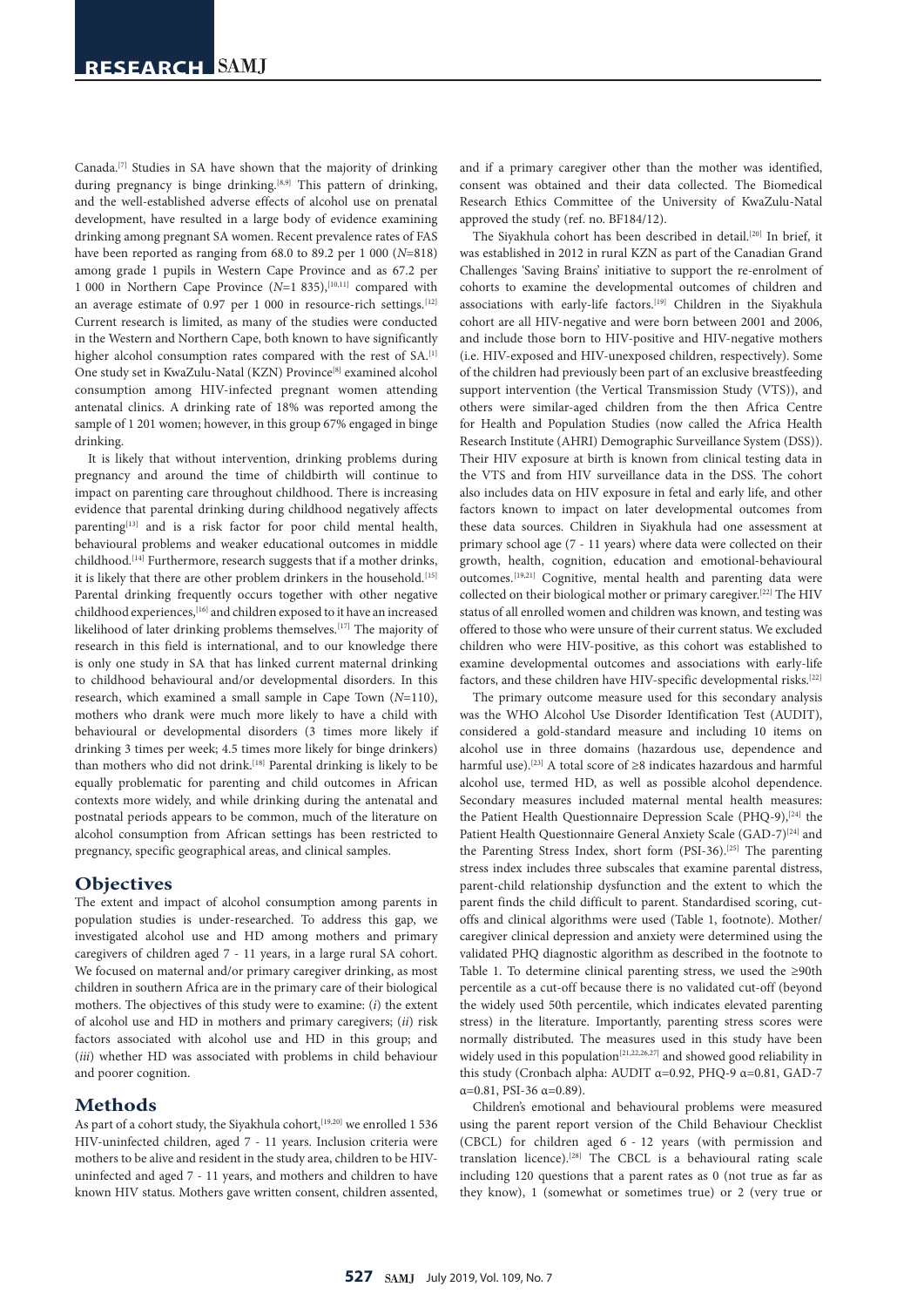|                                           | Table 1. Descriptive statistics of children and mothers by any alcohol use in the past year<br>No alcohol use $(N=1 279)$ , n $(\%)$ | Any alcohol use $(N=226)$ , n $(\%)$ | p-value    | Total $(N=1 505)$ , n $(\%)$ |
|-------------------------------------------|--------------------------------------------------------------------------------------------------------------------------------------|--------------------------------------|------------|------------------------------|
| Maternal/caregiver age (years)            |                                                                                                                                      |                                      | $< 0.001*$ |                              |
| $\leq 30$                                 | 273 (21.6)                                                                                                                           | 84 (38.2)                            |            | 357 (24.1)                   |
| $31 - 40$                                 |                                                                                                                                      | 82 (37.3)                            |            | 577 (39.0)                   |
|                                           | 495 (39.3)                                                                                                                           |                                      |            |                              |
| $\geq 41$                                 | 493 (39.1)                                                                                                                           | 54 (24.5)                            |            | 547 (36.9)                   |
| Missing                                   | 18                                                                                                                                   | 6                                    |            | 24                           |
| Maternal/caregiver education              |                                                                                                                                      |                                      | 0.105      |                              |
| None                                      | 75(6.0)                                                                                                                              | 16(7.2)                              |            | 91(6.1)                      |
| Primary school                            | 437 (34.7)                                                                                                                           | 81 (36.3)                            |            | 518 (35.0)                   |
| Matriculation                             | 427(33.9)                                                                                                                            | 86 (38.6)                            |            | 513 (34.6)                   |
| Post matriculation                        | 320(25.4)                                                                                                                            | 40 (17.9)                            |            | 360(24.3)                    |
| Missing                                   | 20                                                                                                                                   | $\overline{3}$                       |            | 23                           |
| Current primary caregiver                 |                                                                                                                                      |                                      | 0.677      |                              |
| Other non-maternal caregiver              | 201 (15.7)                                                                                                                           | 38(16.8)                             |            | 239(15.9)                    |
| Mother is primary caregiver               | 1078(84.3)                                                                                                                           | 188 (83.2)                           |            | 1266(84.1)                   |
| Mother relationship status                |                                                                                                                                      |                                      | $< 0.001*$ |                              |
| Single                                    | 202(15.9)                                                                                                                            | 41(18.8)                             |            | 243 (16.4)                   |
| With biological father                    | 606 (47.8)                                                                                                                           | 70(32.1)                             |            | 676 (45.5)                   |
| New partner                               | 460(36.3)                                                                                                                            | 107(49.1)                            |            | 567 (38.2)                   |
| Mother HIV status                         |                                                                                                                                      |                                      | 0.003      |                              |
| Negative                                  | 674 (52.8)                                                                                                                           | 93 (41.2)                            |            | 767 (51.0)                   |
|                                           |                                                                                                                                      |                                      |            |                              |
| Positive in pregnancy                     | 385(30.1)                                                                                                                            | 79 (35.0)                            |            | 464(30.9)                    |
| Positive post birth                       | 218(17.1)                                                                                                                            | 54 (23.9)                            |            | 272(18.1)                    |
| Missing                                   | $\overline{c}$                                                                                                                       | $\boldsymbol{0}$                     |            | $\overline{2}$               |
| Mother employed                           |                                                                                                                                      |                                      | 0.758      |                              |
| N <sub>o</sub>                            | 936 (73.2)                                                                                                                           | 167(74.2)                            |            | 1103(73.4)                   |
| Yes                                       | 342(26.8)                                                                                                                            | 58 (25.8)                            |            | 400(26.6)                    |
| Missing                                   | $\mathbf{1}$                                                                                                                         | $\mathbf{1}$                         |            | $\overline{2}$               |
| Household food insecurity                 |                                                                                                                                      |                                      | $< 0.001*$ |                              |
| None                                      | 680 (53.5)                                                                                                                           | 89 (40.3)                            |            | 769 (51.5)                   |
| At least once in past 4 weeks             | 591 (46.5)                                                                                                                           | 132(59.7)                            |            | 723 (48.5)                   |
| Missing                                   | 8                                                                                                                                    | 5                                    |            | 13                           |
| Household asset ownership                 |                                                                                                                                      |                                      | 0.479      |                              |
| No fridge                                 | 340 (26.6)                                                                                                                           | 55(24.3)                             |            | 395(26.2)                    |
| Owns fridge                               | 939 (73.4)                                                                                                                           | 171 (75.7)                           |            | 1110(73.8)                   |
| Maternal/caregiver disorders              |                                                                                                                                      |                                      |            |                              |
| Depression <sup>†</sup>                   |                                                                                                                                      |                                      | 0.032      |                              |
| Absent                                    |                                                                                                                                      |                                      |            |                              |
|                                           | 1 212 (94.8)                                                                                                                         | 206 (91.2)                           |            | 1 418 (94.2)                 |
| Present                                   | 67(5.2)                                                                                                                              | 20(8.8)                              |            | 87(5.8)                      |
| Anxiety <sup>‡</sup>                      |                                                                                                                                      |                                      | 0.022      |                              |
| Absent                                    | 1 243 (97.2)                                                                                                                         | 213 (94.2)                           |            | 1 456 (96.7)                 |
| Present                                   | 36(2.8)                                                                                                                              | 13(5.8)                              |            | 49(3.3)                      |
| Parenting stress <sup>§</sup>             |                                                                                                                                      |                                      | $0.002*$   |                              |
| Absent                                    | 1167(91.2)                                                                                                                           | 191 (84.5)                           |            | 1358(90.2)                   |
| Present                                   | 112(8.8)                                                                                                                             | 35(15.5)                             |            | 147(9.8)                     |
| Child age (years)                         |                                                                                                                                      |                                      | 0.184      |                              |
| $7 - 8$                                   | 188 (14.7)                                                                                                                           | 41(18.1)                             |            | 229(15.2)                    |
| ${\geq}9$                                 | 1091(85.3)                                                                                                                           | 185 (81.9)                           |            | 1 276 (84.8)                 |
| Child gender                              |                                                                                                                                      |                                      | 0.375      |                              |
| Girl                                      | 731 (57.2)                                                                                                                           | 122(54.0)                            |            | 853 (56.7)                   |
| Boy                                       | 548 (42.8)                                                                                                                           | 104(46.0)                            |            | 652 (43.3)                   |
| Child internalising problems <sup>9</sup> |                                                                                                                                      |                                      | 0.014      |                              |
|                                           |                                                                                                                                      |                                      |            |                              |
| Below threshold                           | 1 189 (93.2)                                                                                                                         | 200 (88.5)                           |            | 1 389 (92.5)                 |
| Above threshold                           | 87(6.8)                                                                                                                              | 26(11.5)                             |            | 113(7.5)                     |
| Missing                                   | $\mathfrak{Z}$                                                                                                                       | $\boldsymbol{0}$                     |            | $\overline{3}$               |
| Child externalising problems <sup>9</sup> |                                                                                                                                      |                                      | 0.006      |                              |
| Below threshold                           | 1 177 (92.2)                                                                                                                         | 196 (86.7)                           |            | 1 373 (91.4)                 |
| Above threshold                           | 99 (7.8)                                                                                                                             | 30(13.3)                             |            | 129(8.6)                     |
| Missing                                   | $\mathfrak{Z}$                                                                                                                       | $\overline{0}$                       |            | $\mathfrak{Z}$               |

Comparisons of sample characteristics between drinking and non-drinking mothers employed bivariate  $\chi^2$  tests.<br>\*Significant at Bonferron is djusted <0.003 level.<br>\*Significant at Bonferron is djusted <0.003 level.<br>\*Patien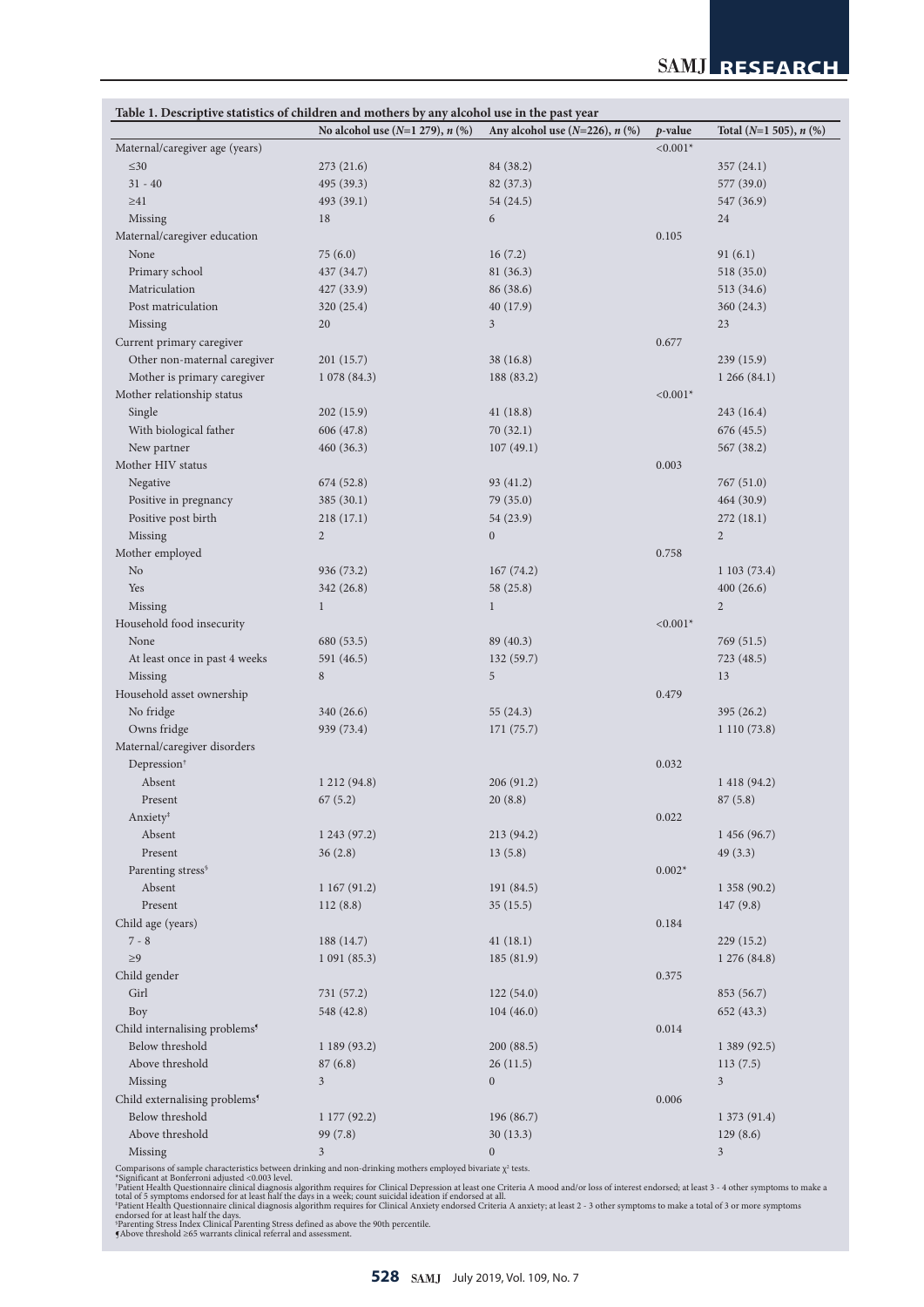often true). These ratings make up a composite 'Total problems' score, a high score indicating more problems. CBCL scores were normed using multicultural Rating-to-Score norming software (purchased from ASEBA (the Achenbach System of Empirically Based Assessment), USA) to produce normed *t*-scores for the 'total' score and the internalising and externalising subscales, and for the six *Diagnostic and Statistical Manual of Mental Disorders* (DSM) disorders, including affective, anxiety and somatic disorders and attention deficit hyperactivity, oppositional and conduct disorders. Cronbach's reliability was high ( $\alpha$ =0.94), exceeding the  $\alpha$ =0.75 recommendation for a stand-alone measure.<sup>[20]</sup> For the CBCL internalising and externalising subscales, we used the threshold of ≥65 on normed *t*-scores, as recommended by the test developers as the clinical risk cut-off and widely used in SA and southern Africa.<sup>[29]</sup>

Child cognition was measured using the Kaufman Assessment Battery for Children, 2nd edition (KABC-II), a validated measure of cognitive development in children aged 3 - 18 years.[30] The test battery was implemented using the Luria model theoretical approach, well suited to children in low-income, cross-cultural settings where quality of and exposure to school may vary. Eleven subtests were administered, including both verbal and non-verbal tests for all domains. Subtests were scored into four index scales, covering all aspects of cognition and used to calculate a mental processing index reflective of general intelligence. The KABC-II test battery is licensed to Pearson Ltd, USA, and test kits and forms were purchased. All subtests in the Luria model battery were retained, without adaptation, while the administration manual was translated under licence from Pearson Ltd, with fees waived. Three additional subtests to the KABC-II were added to test executive function capacities: working memory, inhibition and switching. These subtests were drawn from the Neuropsychological Assessment Battery, 2nd edition (NEPSY-II), also licensed to Pearson Ltd, USA.[31] Selective assessments used individual subtests in the NEPSY battery (attention and executive function domain) considered appropriate for focused evaluation of neuropsychological functioning. Test kits and forms were purchased; tests were used in their original format, while auditory stimuli were translated under translation licence from Pearson, again with fees waived. Research assistants with 5 - 7 years of research experience administered the assessments. In this study the KABC showed good reliability ( $\alpha$ =0.78) and the originally validated structure was maintained (χ<sup>2</sup>= 6.30, *p*=0.432).<sup>[32]</sup>

Data were collected over three visits on separate days. Mothers were interviewed at home or at a central office, depending on what was most convenient. Children were assessed at a centralised assessment centre to ensure equivalence of assessment environment. Assessments lasted between 1 and 3 hours, and regular breaks and refreshments were provide to minimise measurement fatigue.

We defined two outcomes for our analyses: (*i*) drinking, if the respondent reported any drinking in the past year; and (*ii*) HD, if the respondent had a total AUDIT score of ≥8. The cut-off for HD was that recommended by the WHO. It has been widely validated and is commonly used in both practice and large-scale research in SA (see for example Peltzer *et al*. [1]).

We began our analysis by examining bivariate differences in sample characteristics of mothers and children by comparing drinking and non-drinking mothers using  $\chi^2$  tests. Next, we used logistic regression analysis to examine multivariate mother and child characteristics associated with any alcohol use. Covariates included mother/caregiver age and education; whether the mother was the primary caregiver; mother's relationship status, HIV status and employment; household food insecurity; ownership of fridge (as

an indicator of household socioeconomic status); and child age and sex. Finally, we examined mother and child outcomes to explore the impact of HD, comparing mothers who engaged in HD with those who did not. We included outcomes on parenting stress, cognitive outcomes and CBCL scores for children and tested for significant differences between mothers who engaged in HD and those who did not, using *t*-tests.

#### **Results**

A total of 1 506 participating mothers and caregivers completed the assessments. One mother had missing AUDIT data and was removed from analysis, leaving a final sample of 1 505: 1 266 mothers and 239 primary caregivers (Fig. 1). The majority of the mothers/ caregivers were aged 31 - 40 years (39.0%), and most of the children (84.8%) were aged >9 years (Table 1). Mothers/caregivers were categorised as not drinking (*n*=1 279, 85.0%), drinking but below the HD threshold (*n*=181, 12.0%), and HD (≥8 AUDIT) (*n*=45, 3.0%).

Of the 1 505 women, 1 428 (1 220 mothers and 208 primary caregivers) with complete data were included in the logistic regression analysis (Table 2): 432 (30.3%) were HIV-positive during their pregnancy, 260 (18.2%) became infected after delivery, and 736 (51.5%) were HIV-negative. When examining children being cared for by their biological mothers (*n*=1 220 mothers with known HIV status), differences in maternal HIV status according to alcohol use or not were significant but small (13.6% HIV-negative v. 18.2% HIV-positive mothers; *p*=0.014). Older maternal age, higher levels of education and being in a current relationship with the child's biological father were significantly associated with no alcohol use. Households where the mother reported food insecurity had significantly increased odds of any alcohol use. Being HIV-positive during pregnancy or becoming infected after delivery, and mental health problems in the child (CBCL internalising or externalising) or mother (anxiety or parenting stress), significantly increased the odds of drinking in univariate but not multivariate analyses. Of the 45 women reporting HD, most were mothers  $(n=41)$  and not alternative primary caregivers (*n*=4). Few had comorbid mental illness meeting clinical thresholds for depression (*n*=6), or anxiety (*n*=6); a further 3 met criteria for both depression and anxiety, while 12 had significant parenting stress.

When examining mean differences, parental distress, parent-child relationship dysfunction and difficult child scales on the parenting stress index were higher in the HD group (Table 3). Children of HD mothers/caregivers were significantly more likely to have lower scores on the KABC Learning Scale, and had significantly higher CBCL internalising and total CBCL scores.

### **Discussion**

The majority of the sample was classified as not drinking, with 12% reporting drinking and 3% engaging in HD. These overall rates are slightly lower than those reported among SA women in the general population; however, the rates of HD are similar.<sup>[1]</sup> The lower rate may be related to the sample being predominantly rural, as in this setting cultural practices may discourage alcohol use among women, self-report may be lower given the stigma associated with alcohol use, and access to alcohol may be more difficult.<sup>[33,34]</sup> Compared with no alcohol use (or alcohol use below a hazardous level), we found that being raised by a mother with HD was significantly associated with children's poorer emotional-behavioural and cognitive development. Children of HD mothers scored significantly lower than average on the learning scale of the KABC-II, which measures comprehension and capacity to learn efficiently, both important for educational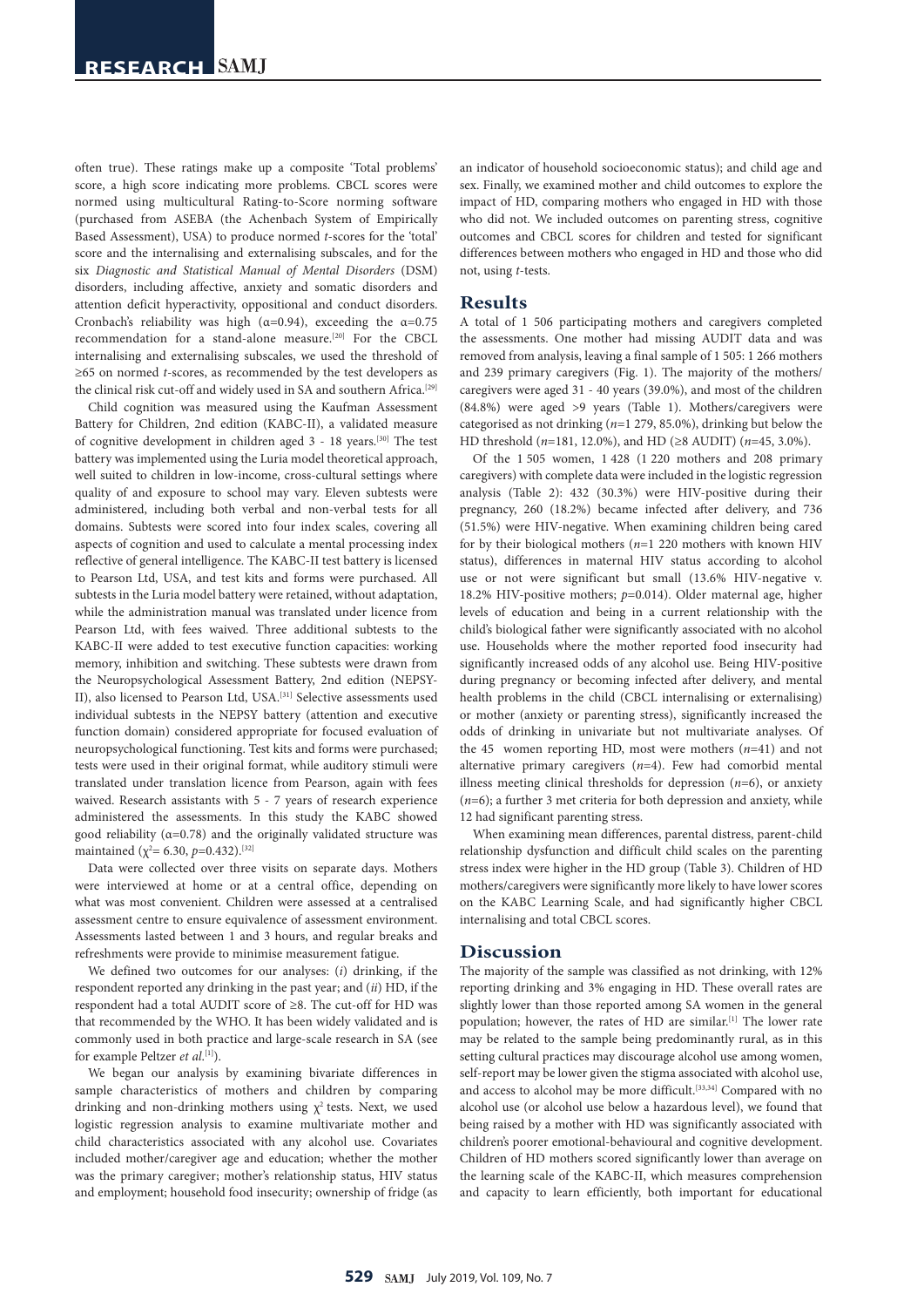

*Fig. 1. Consort diagram of Siyakhula mothers, caregivers and children included in the data analysis.*

success. Associations between parental alcohol abuse, poor scholastic achievement and emotional difficulties in children are well established in the international literature,  $[14,16]$  and are also supported by evidence from SA literature on FAS.<sup>[10,35]</sup>

Our results show that exposure to a drinking parent increases the risk of a child having emotional, behavioural or developmental problems two-fold, which is comparable to research in a smaller sample of parents with children of a similar age in Cape Town.[18] While the numbers are small, the effects appear substantial for children, showing the important negative impact that hazardous maternal alcohol use can have on the mental health and educational potential of children. Interventions are urgently needed for this high-risk group, but only a few have been tested in SA, almost exclusively for pregnant or postnatal women.

In Cape Town, an intervention among women vulnerable to alcohol use (*N*=41) has shown promise in reducing alcohol use during pregnancy, using a case management (CM) framework implemented by nurses and social workers.<sup>[36]</sup> This approach was collaborative and person-centred, and motivated people to change. The results showed that CM can reduce alcohol intake during pregnancy, and although drinking increased slightly from 6 months postnatally, it was still lower than baseline levels at 18-month follow-up. This approach may be effective, but a personalised one-onone approach in SA's already burdened healthcare setting would not be feasible for the general population. Furthermore, in that intervention study, behaviour change in the mothers may have been motivated by reducing the direct effects of alcohol on children (i.e. during fetal development and breastfeeding), which may be less motivating for mothers of primary school age children, whose drinking may be perceived as having a less direct, or less important, effect. Equally, by 7 - 11 years postnatally (as in this study), maternal drinking patterns may be more established and therefore more difficult to change.

To deal with barriers and challenges in the existing healthcare services in SA, the use of community healthcare workers (CHWs) has become increasingly popular. This approach was used in the Cape Town Philani Intervention Program ( $N=549$ ),<sup>[37]</sup> in which CHWs worked with antenatal and postnatal women to deliver a home-based intervention addressing issues including HIV, alcohol, nutrition, mental health and family healthcare. This intervention showed several significant improvements for mothers and infants, but there were no significant differences in the alcohol outcomes. The intervention shows potential for CHWs to provide education on alcohol use, and to screen for problematic drinking behaviours in the perinatal period. Interventions such as Philani may assist in ensuring that highrisk mothers and their children identified in routine CHW home visits are referred to appropriate services, although the validity of the Philani intervention has not been tested outside the perinatal period.

Importantly, recent systematic reviews and evidence from high-income settings have found that integrated approaches[38] engaging parents and families in care are more effective for parent-child outcomes than individual psychiatric care. Improved parenting outcomes have been particularly associated with parenting improvements resulting from attachment-based parenting interventions, children residing in the treatment facility, and improvements in maternal mental health.<sup>[13]</sup> Very few controlled studies have been published in this area. A systematic review<sup>[38]</sup> of randomised controlled trials (RCTs) aimed at improving outcomes for children exposed to parental substance abuse highlighted two relevant interventions. The Parents under Pressure (PUP) programme targeted parental abuse of substances and/or alcohol, and was compared with a brief intervention and standard of care (*N*=64 families). The PUP intervention involved weekly sessions at home for 3 - 4 months and the brief intervention two sessions by therapists at a clinic, while the standard of care had no parenting sessions other than routine substance abuse clinical care. The PUP intervention significantly improved family functioning and reduced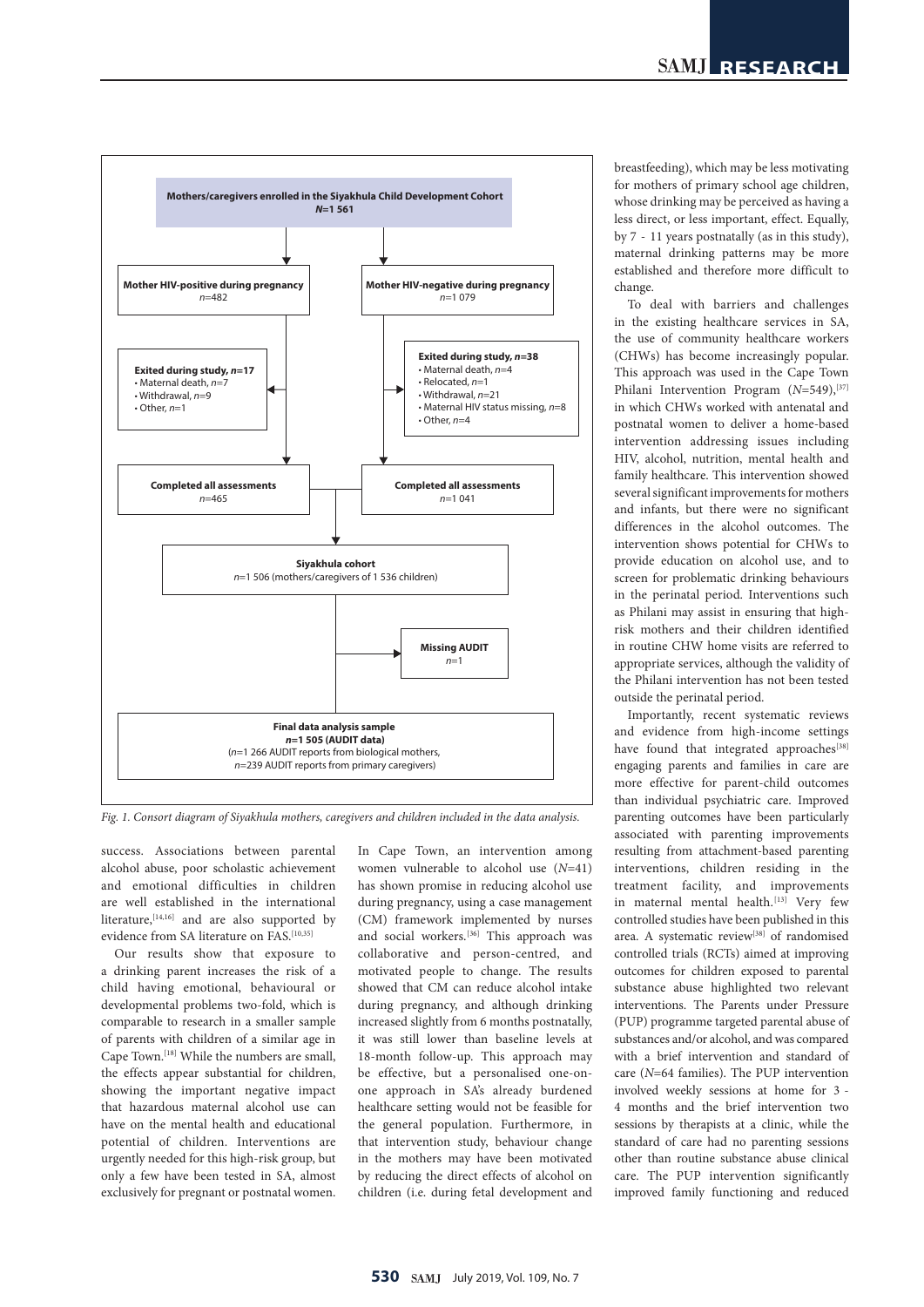**Table 2. Logistic regression analysis of associations between any alcohol use (in the past year) and maternal and child characteristics**

|                                           |              | Univariate $(N=1 428)$ |            |              | Multivariate $(N=1 428)$ |                 |
|-------------------------------------------|--------------|------------------------|------------|--------------|--------------------------|-----------------|
| Characteristics                           | <b>OR</b>    | 95% CI                 | $p$ -value | aOR          | 95% CI                   | <i>p</i> -value |
| Maternal/caregiver age (years)            |              |                        |            |              |                          |                 |
| $\leq 30$                                 | $\mathbf{1}$ | $1.0 - 1.0$            |            | $\mathbf{1}$ | $1.0 - 1.0$              |                 |
| $31 - 40$                                 | 0.58         | $0.4 - 0.8$            | $0.002*$   | 0.57         | $0.4 - 0.9$              | $0.006*$        |
| $\geq 41$                                 | 0.37         | $0.3 - 0.5$            | $< 0.001*$ | 0.30         | $0.2 - 0.5$              | $< 0.001*$      |
| Maternal/caregiver education              |              |                        |            |              |                          |                 |
| None                                      | $\mathbf{1}$ | $1.0 - 1.0$            |            | $\mathbf{1}$ | $1.0 - 1.0$              |                 |
| Primary school                            | 0.82         | $0.5 - 1.5$            | 0.519      | 0.61         | $0.3 - 1.2$              | 0.131           |
| Matriculation                             | 0.85         | $0.5 - 1.5$            | 0.599      | 0.49         | $0.3 - 0.9$              | $0.027*$        |
| Post matriculation                        | 0.53         | $0.3 - 1.0$            | $0.052*$   | 0.30         | $0.1 - 0.6$              | $0.001*$        |
| Current primary caregiver                 |              |                        |            |              |                          |                 |
| Other non-maternal caregiver              | $\mathbf{1}$ | $1.0 - 1.0$            |            | $\mathbf{1}$ | $1.0 - 1.0$              |                 |
| Mother is primary caregiver               | 0.91         | $0.6 - 1.4$            | 0.67       | 0.74         | $0.5 - 1.2$              | 0.213           |
| Mother relationship status                |              |                        |            |              |                          |                 |
| Single                                    | $\mathbf{1}$ | $1.0 - 1.0$            |            | $\mathbf{1}$ | $1.0 - 1.0$              |                 |
| With biological father                    | 0.58         | $0.4 - 0.9$            | $0.012*$   | 0.6          | $0.4 - 1.0$              | $0.030*$        |
| New partner                               | 1.14         | $0.8 - 1.7$            | 0.532      | 0.94         | $0.6 - 1.5$              | 0.784           |
| Mother HIV status                         |              |                        |            |              |                          |                 |
| Negative                                  | $\mathbf{1}$ | $1.0 - 1.0$            |            | $\mathbf{1}$ | $1.0 - 1.0$              |                 |
| Positive in pregnancy                     | 1.39         | $1.0 - 2.0$            | $0.057*$   | 1.09         | $0.7 - 1.6$              | 0.664           |
| Positive post birth                       | 1.82         | $1.2 - 2.7$            | $0.002*$   | 1.30         | $0.9 - 2.0$              | 0.206           |
| Mother employed                           |              |                        |            |              |                          |                 |
| N <sub>o</sub>                            | $\mathbf{1}$ | $1.0 - 1.0$            |            | $\mathbf{1}$ | $1.0 - 1.0$              |                 |
| Yes                                       | 0.93         | $0.7 - 1.3$            | 0.684      | 1.02         | $0.7 - 1.4$              | 0.932           |
| Household food insecurity                 |              |                        |            |              |                          |                 |
| None                                      | $\mathbf{1}$ | $1.0 - 1.0$            |            | $\mathbf{1}$ | $1.0 - 1.0$              |                 |
| At least once in past 4 weeks             | 1.66         | $1.2 - 2.2$            | $0.001*$   | 1.52         | $1.1 - 2.1$              | $0.012*$        |
| Household asset ownership                 |              |                        |            |              |                          |                 |
| No fridge                                 | $\mathbf{1}$ | $1.0 - 1.0$            |            | $\mathbf{1}$ | $1.0 - 1.0$              |                 |
| Owns fridge                               | 1.05         | $0.8 - 1.5$            | 0.757      | 1.3          | $0.9 - 1.8$              | 0.155           |
| Maternal/caregiver disorders              |              |                        |            |              |                          |                 |
| Depression <sup>†</sup>                   | 1.5          | $0.8 - 2.6$            | 0.163      | 1.07         | $0.5 - 2.1$              | 0.848           |
| Anxiety <sup>#</sup>                      | 2.16         | $1.1 - 4.2$            | $0.025*$   | 1.76         | $0.8 - 3.9$              | 0.159           |
| Parenting stress                          | 1.77         | $1.2 - 2.7$            | $0.009*$   | $\mathbf{1}$ | $0.6 - 1.7$              | 0.992           |
| Child age (years)                         |              |                        |            |              |                          |                 |
| $7 - 8$                                   | $\mathbf{1}$ | $1.0 - 1.0$            |            | $\mathbf{1}$ | $1.0 - 1.0$              |                 |
| $\geq 9$                                  | 0.69         | $0.5 - 1.0$            | 0.060      | 0.74         | $0.5 - 1.1$              | 0.164           |
| Child gender                              |              |                        |            |              |                          |                 |
| Girl                                      | $\,1$        | $1.0 - 1.0$            |            | $\,1$        | $1.0 - 1.0$              |                 |
| Boy                                       | 1.14         | $0.8$ - $1.5\,$        | 0.400      | $1.11\,$     | $0.8 - 1.5$              | 0.507           |
| Child internalising problems <sup>§</sup> |              |                        |            |              |                          |                 |
| Below threshold                           | $\mathbf{1}$ | $1.0 - 1.0$            |            | $\mathbf{1}$ | $1.0 - 1.0$              |                 |
| Above threshold                           | 1.72         | $1.1 - 2.8$            | $0.026*$   | 1.06         | $0.6 - 1.9$              | 0.851           |
| Child externalising problems              |              |                        |            |              |                          |                 |
| Below threshold                           | $\mathbf{1}$ | $1.0 - 1.0$            |            | $\,1$        | $1.0 - 1.0$              |                 |
| Above threshold                           | 1.92         | $1.2 - 3.0$            | $0.004*$   | 1.58         | $0.9 - 2.8$              | 0.107           |

OR = odds ratio: Cl = confidence interval: aOR = adjusted odds ratio.<br>"Significant at p<0.05 level.<br>"Patient Health Questionnaire clinical diagnosis algorithm requires for Clinical Depression at least one Criteria A mood

the risk of child abuse, while children in the PUP arm were reported to have fewer emotional and behavioural problems and more prosocial behaviours than those in either the brief intervention or standard-ofcare arms.[38] In a three-arm trial (*N*=135) of the Behavioural Couples

Therapy (BCT) intervention<sup>[38]</sup> for men receiving outpatient treatment for alcohol and drug abuse, specifically targeting married or partnered men with children, participating men were randomly assigned to BCT, individual-based treatment (IBT) or couples-based psychoeducational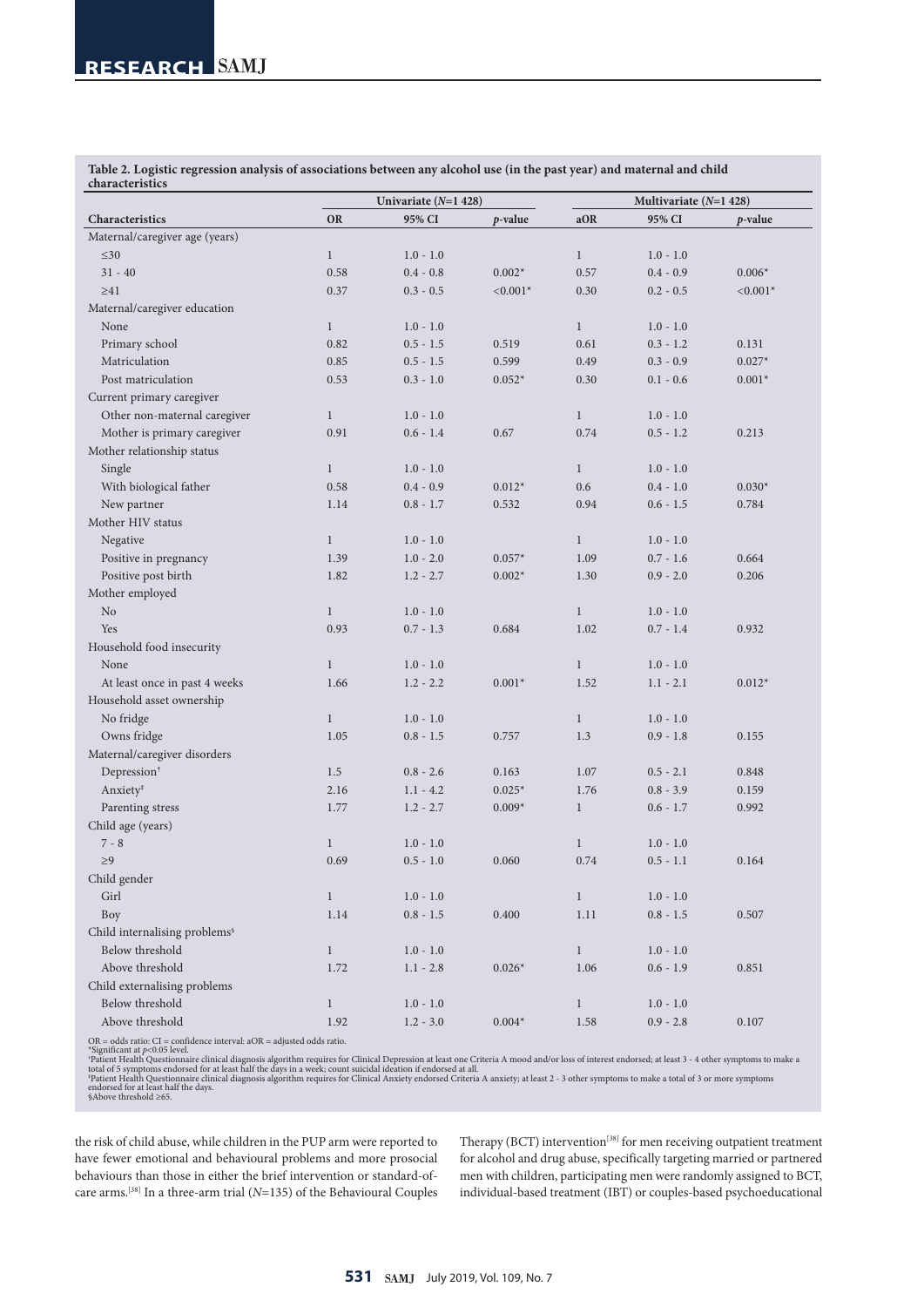|                                |                  | Table 3. Caregiver parenting stress and child mental health, cognition, and executive function by HD and non-HD (no HD) |           |  |  |  |
|--------------------------------|------------------|-------------------------------------------------------------------------------------------------------------------------|-----------|--|--|--|
|                                | No HD, mean (SD) | HD, mean (SD)                                                                                                           | p-value   |  |  |  |
| Parenting stress               |                  |                                                                                                                         |           |  |  |  |
| Parental distress scale        | 27.4(11.0)       | 32.1(11.4)                                                                                                              | $0.005*$  |  |  |  |
| Parent-child dysfunction scale | 18.9(7.6)        | 22.0(8.9)                                                                                                               | $0.008*$  |  |  |  |
| Difficult child scale          | 23.2(8.0)        | 27.1(10.3)                                                                                                              | $0.001*$  |  |  |  |
| Child mental health            |                  |                                                                                                                         |           |  |  |  |
| CBCL subscales                 |                  |                                                                                                                         |           |  |  |  |
| Total problems score           | 45.0(11.6)       | 48.9 (15.3)                                                                                                             | $0.029**$ |  |  |  |
| Internalising problems         | 47.7 (9.9)       | 51.9(12.7)                                                                                                              | $0.005*$  |  |  |  |
| <b>Externalising problems</b>  | 46.6(11.4)       | 49.9 (15.8)                                                                                                             | 0.059     |  |  |  |
| CBCL disorders <sup>†</sup>    |                  |                                                                                                                         |           |  |  |  |
| Affective                      | 0.05(0.22)       | 0.13(0.34)                                                                                                              | $0.017**$ |  |  |  |
| Anxiety                        | 0.05(0.21)       | 0.16(0.37)                                                                                                              | $0.001*$  |  |  |  |
| Somatic                        | 0.10(0.30)       | 0.16(0.37)                                                                                                              | 0.220     |  |  |  |
| <b>ADHD</b>                    | 0.04(0.21)       | 0.09(0.29)                                                                                                              | 0.153     |  |  |  |
| Oppositional                   | 0.06(0.23)       | 0.16(0.37)                                                                                                              | $0.005*$  |  |  |  |
| Conduct                        | 0.12(0.32)       | 0.22(0.42)                                                                                                              | $0.030**$ |  |  |  |
| Child development              |                  |                                                                                                                         |           |  |  |  |
| Cognition                      |                  |                                                                                                                         |           |  |  |  |
| Sequential                     | 16.7(4.5)        | 17.3(5.6)                                                                                                               | 0.407     |  |  |  |
| Planning                       | 9.7(4.1)         | 9.0(4.1)                                                                                                                | 0.201     |  |  |  |
| Learning                       | 14.3(4.1)        | 12.8(4.0)                                                                                                               | $0.017**$ |  |  |  |
| Simultaneous                   | 20.0(5.8)        | 18.8(6.1)                                                                                                               | 0.174     |  |  |  |
| Riddles                        | 4.1(1.5)         | 3.6(1.5)                                                                                                                | $0.045**$ |  |  |  |
| <b>Executive function</b>      |                  |                                                                                                                         |           |  |  |  |
| Animal sorting                 | 15.1(3.1)        | 14.4(3.3)                                                                                                               | 0.091     |  |  |  |
| Auditory attention             | 6.7(3.3)         | 6.0(3.1)                                                                                                                | 0.191     |  |  |  |
| Response set                   | 8.7(3.1)         | 8.6(3.1)                                                                                                                | 0.806     |  |  |  |
|                                |                  |                                                                                                                         |           |  |  |  |

Comparisons of mother and child outcomes between mothers who engaged in HD and those who did not employed bivariate t-tests.<br>HD = hazardous drinking; SD = standard deviation; CBCL = Child Behaviour Checklist; ADHD = atten

attention control treatment (PACT). Participants in all the groups were expected to attend 32 treatment sessions. A difference between the approaches was that the IBT group attended all their treatment sessions by themselves, while the PACT group attended 20 individualbased sessions followed by 12 sessions that included their partner, although partners did not actively participate in the treatment sessions. BCT partners actively participated in the 12 BCT treatment sessions, which covered effective communication skills, positive behavioural exchanges between partners, and tools for eliminating verbal and physical aggression between partners. The results showed that children in the BCT group had significantly improved psychosocial scores at 6 and 12 months' follow-up compared with the IBT and PACT groups, although with relatively small effect sizes. A smaller second RCT of this intervention ( $N=30$ )<sup>[38]</sup> tested whether adding a parenting component to BCT would enhance the positive child outcomes found in the previous evaluation. An additional four parent training sessions were added to BCT, which included the men and their partners. While children who received the original BCT treatment showed improvements, these were not sustained over the 12-month follow-up; however, children in the families receiving the enhanced BCT, called Parent Skills with Behavioural Couples Therapy, showed greater improvements in problematic behaviour, depression and anxiety throughout the 12-month follow-up period than the children of the parents assigned to the other two groups.[38]

The literature also highlights risk factors associated with alcohol use prior to pregnancy, including being younger and single, smoking,

and having a greater number of sexual partners.[39] Given the exposure to these risk factors of young women of child-bearing age in many parts of SA, early interventions may have prevention potential. While healthcare settings are a good recruitment point to identify high-risk women, we are missing an opportunity to intervene and help women prior to or after pregnancy (as was the case in the present study) through home- and school-based interventions. A CHW approach has the potential to make an impact at a community level, and may need to expand to include all women of childbearing age, not just pregnant women and those in the immediate postpartum period. Early intervention and prevention are important, given our finding that maternal HD is strongly associated with poor outcomes in school-aged children.

Factors cited in the literature that protect mothers from alcohol abuse (older age, better education, stability of relationship) were also associated with no alcohol consumption in our research, [14,15] while commonly reported risks, including food insecurity, were associated with alcohol use.<sup>[13,16]</sup> Parental distress, experiencing parent-child dysfunction and parental report of a difficult child were also associated with HD. Screening to identify parents with HD habits in routine health and social welfare sectors may help to identify families at very high risk, which would in turn assist in directing limited resources to children and families in most need and who would benefit from more intense interventions. While parental depression, anxiety and parenting stress are frequently reported as co-morbid with alcohol use in the literature, <a>[14,40,41]</a> we found that they were not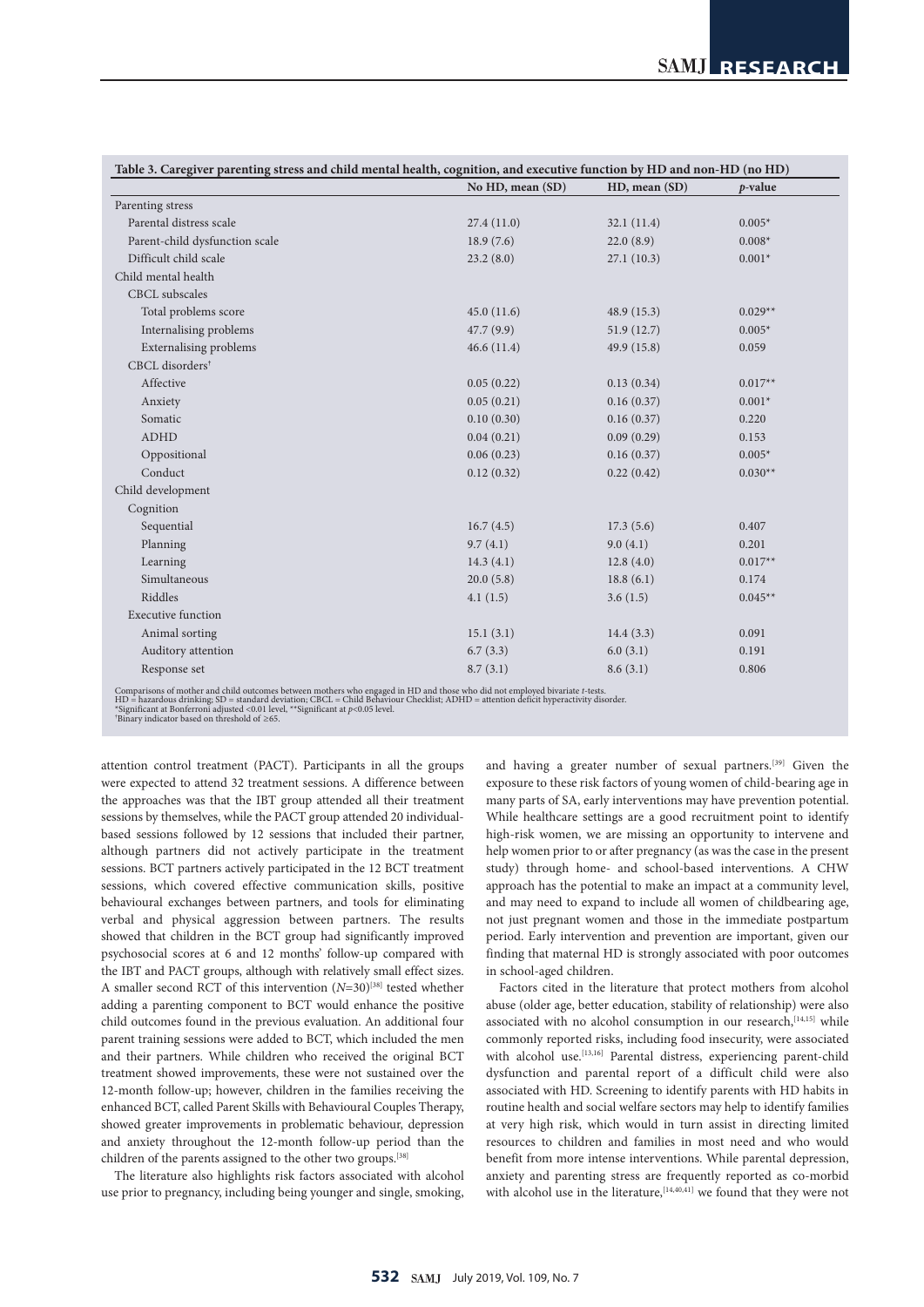significantly associated with HD in the multivariate model, although numbers of HDs were small and these findings should be interpreted with caution. However, it is possible that the mothers in this sample had specific problems with alcohol use that were not directly related to, or the consequence of, other mental health problems.

#### **Study limitations**

This study is limited by its observational design, and having one measurement point for alcohol use limits our ability to draw causal inferences. Longitudinal research is needed to disentangle these associations, to investigate the direction of effects and to assess whether these effects vary according to developmental age. There is some evidence that drinking around the time of childbirth may be linked to previous traumatic experiences, but we did not have a measure of trauma in our study. In addition, our measure of alcohol use relied on maternal self-report, and there is evidence that rates of HD are higher among women in urban than rural areas. It would therefore be important to replicate these findings in other settings.<sup>[1]</sup> Future research in the form of prospective longitudinal studies with comparison group designs and larger samples of parents with children of all ages, rather than only pregnant and postnatal mothers, are needed in SA.

### **Conclusions**

Although most literature in the field focuses on pregnancy-related drinking, maternal alcohol use at later stages of parenting has the potential to substantially negatively affect a child's behavioural and cognitive outcomes. Although they represent a relatively small group, families with HD mothers probably warrant a high level of care, even in resource-poor settings, to reduce morbidity and cost to society, particularly since HD has the potential to affect not only the mother but all children in the family.<sup>[14,16]</sup> Maternal alcohol use is often under-reported, and where evidence of maternal drinking is found it is likely to reflect a broader picture of alcohol use and abuse among other adult family members. This situation can compound the effects of maternal HD on children, and presents an opportunity for family-centred services. Preventive work among groups of women of childbearing age may also be beneficial in preventing future HD. Further research is needed to test interventions in low-resource settings.

#### **Declaration.** None.

**Acknowledgements.** We thank the dedicated clinic, field and data teams; the KwaZulu-Natal Department of Health and staff at the local clinics and hospital for allowing us to work alongside them; and the infrastructure at the AHRI, previously the Africa Centre for Health and Population Studies. We are grateful to the study team, in particular Samu Dube, and thank Kobus Herbst, Dickman Gareta, Colin Newell and Ant Snyman for data management support, and the Community Liaison Office of the AHRI for their guidance throughout the study. We acknowledge Marie-Louise Newell as an investigator on the Siyakhula cohort, and acknowledge the collaborators on this grant: Hoosen Coovadia, Anna Coutsoudis, and Chris Desmond. We are grateful to Pearson Ltd for waiving the translation licence fee for the KABC and NEPSY assessment tools, and to Alan and Nadeen Kaufman for expert input on subtest selection and substitution, and translation.

**Author contributions.** TJR contributed to securing funding, study design and implementation of the research, participated in data analysis and interpretation, and drafted and critically revised the manuscript. BH led data analysis and interpretation, and critically revised the manuscript. AS contributed to securing funding and study design, participated in the interpretation of data, and critically revised the manuscript. JM participated in the interpretation of data and contributed to drafting and critically revising the manuscript. RMB contributed to securing funding, study design and implementation of the research, participated in interpretation of data, and critically revised the manuscript.

**Funding.** The AHRI, where the research took place, is funded by the Wellcome Trust (grant nos: previous Africa Centre for Population Health 097410/Z/11/Z, current AHRI 201433/Z/16/Z). The DSS is co-funded by the SA Department of Science and Technology (DST) through the DST/MRC South African Population Research Infrastructure Network (SAPRIN). The original Vertical Transmission Study was funded separately (Wellcome Trust 063009/Z/00/2). The re-enrolment and assessment of the cohort were funded by Grand Challenges Canada, Saving Brains (Grand Challenges 0063-03). TJR is supported by the Newton Advanced Fellowship Scheme (AF160108) and a Wellcome Trust Intermediate Fellowship in Public Health and Tropical Medicine (211374/Z/18/Z). The support of the DST-NRF Centre of Excellence in Human Development towards data analysis is also acknowledged (ACC2018004, OPP20160035 and OPP20150015).

**Conflicts of interest.** None.

- 1. Peltzer K, Davids A, Njuho P. Alcohol use and problem drinking in South Africa: Findings from a national population-based survey. Afr J Psychiatry 2011;14(1):30-37. [https://doi.org/10.4314/ajpsy.](https://doi.org/10.4314/ajpsy.v14i1.65466)  $v14i1.65466$
- 2. Peltzer K, Ramlagan S. Alcohol use trends in South Africa. J Soc Sci 2009;18(1):1-12. [https://doi.org/](https://doi.org/10.1080/09718923.2009.11892661) [10.1080/09718923.2009.11892661](https://doi.org/10.1080/09718923.2009.11892661) 3. Guo W, Lanzi G, Luobu O, et al. An epidemiological survey of alcohol use disorders in a Tibetan
- population. Psychiatry Res 2008;159(1):56-66. <https://doi.org/10.1016/j.psychres.2007.09.012> 4. World Health Organization. Global status report on alcohol and health 2014. World Health
- Organization, 2014. [https://apps.who.int/iris/bitstream/handle/10665/112736/9789240692763\\_eng.](https://apps.who.int/iris/bitstream/handle/10665/112736/9789240692763_eng.pdf;jsessionid=B3FAE9A34ABD6053CB61E1FC5823BFF2?sequence=1) [pdf;jsessionid=B3FAE9A34ABD6053CB61E1FC5823BFF2?sequence=1](https://apps.who.int/iris/bitstream/handle/10665/112736/9789240692763_eng.pdf;jsessionid=B3FAE9A34ABD6053CB61E1FC5823BFF2?sequence=1) (accessed 6 June 2019).
- 5. Obot IS. Alcohol use and related problems in sub-Saharan Africa. Afr J Drug Alcohol Stud 2006;5(1):17-26.
- 6. May PA, Gossage JP, Marais AS, et al. Maternal risk factors for fetal alcohol syndrome and partial fetal alcohol syndrome in South Africa: A third study. Alcohol Clin Exp Res 2008;32(5):738-753. [https://doi.](https://doi.org/10.1111/j.1530-0277.2008.00634.x) [org/10.1111/j.1530-0277.2008.00634.x](https://doi.org/10.1111/j.1530-0277.2008.00634.x) 7. Alvik A, Heyerdahl S, Haldorsen T, Lindemann R. Alcohol use before and during pregnancy:
- A population-based study. Acta Obstet Gynecol Scand 2006;85(11):1292-1298. [https://doi.](https://doi.org/10.1080/00016340600589958) [org/10.1080/00016340600589958](https://doi.org/10.1080/00016340600589958)
- 8. Desmond K, Milburn N, Richter L, et al. Alcohol consumption among HIV-positive pregnant women in KwaZulu-Natal, South Africa: Prevalence and correlates. Drug Alcohol Depend 2012;120(1):113-
- 118. <https://doi.org/10.1016/j.drugalcdep.2011.07.004> 9. Rotheram-Borus MJ, le Roux IM, Tomlinson M, et al. Philani Plus (+): A mentor mother community health worker home visiting program to improve maternal and infants' outcomes. Prev Sci 2011;12(4):372-388. <https://doi.org/10.1007/s11121-011-0238-1>
- 10. May PA, Gossage JP, Marais AS, et al. The epidemiology of fetal alcohol syndrome and partial FAS in a South African community. Drug Alcohol Depend 2007;88(2-3):259-271. [https://doi.org/10.1016/j.](https://doi.org/10.1016/j.drugalcdep.2006.11.0077)
- [drugalcdep.2006.11.0077](https://doi.org/10.1016/j.drugalcdep.2006.11.0077) 11. Urban M, Chersich MF, Fourie L-A, Chetty C, Olivier L, Viljoen D. Fetal alcohol syndrome among grade 1 schoolchildren in Northern Cape Province: Prevalence and risk factors. S Afr Med J 2008;98(11):877-882.<https://doi.org/10.1016/j.drugalcdep.2011.07.004>
- 12. Abel EL, Sokol RJ. Incidence of fetal alcohol syndrome and economic impact of FAS-related anomalies. Drug Alcohol Depend 1987;19(1):51-70. [https://doi.org/10.1016/0376-8716\(87\)90087-1](https://doi.org/10.1016/0376-8716(87)90087-1)
- 13. Niccols A, Milligan K, Sword W, Thabane L, Henderson J, Smith A. Integrated programs for mothers with substance abuse issues: A systematic review of studies reporting on parenting outcomes. Harm Reduct J 2012;9:14. <https://doi.org/10.1186/1477-7517-9-14>
- 14. McLaughlin AE, Macdonald G, Livingstone N, McCann M. Interventions to build resilience in children of problem drinkers. Cochrane Database Syst Rev 2014, Issue 8. Art. No.: CD011237. [https://](https://doi.org/10.1002/14651858.CD011237) [doi.org/10.1002/14651858.CD011237](https://doi.org/10.1002/14651858.CD011237)
- 15. Percy A, Thornton M, McCrystal P. The extent and nature of family alcohol and drug use: Findings from the Belfast youth development study. Child Abus Rev 2008;17(6):371-386. [https://doi.](https://doi.org/10.1002/car.1046)
- [org/10.1002/car.1046](https://doi.org/10.1002/car.1046) 16. Anda RF, Whitfield CL, Felitti VJ, et al. Adverse childhood experiences, alcoholic parents, and later risk of alcoholism and depression. Psychiatr Serv 2002;53(8):1001-1009. [https://doi.org/10.1176/appi.](https://doi.org/10.1176/appi.ps.53.8.1001) [ps.53.8.1001](https://doi.org/10.1176/appi.ps.53.8.1001)
- 17. Rossow I, Keating P, Felix L, McCambridge J. Does parental drinking influence children's drinking? A systematic review of prospective cohort studies. Addiction 2016;111(2):204-217. [https://doi.](https://doi.org/10.1111/add.13097) [org/10.1111/add.13097](https://doi.org/10.1111/add.13097)
- 18. Katwan E, Adnams C, London L. Childhood behavioural and developmental disorders. S Afr Med J 2011;101(10):724-727.
- 19. Rochat TJ, Houle B, Stein A, et al. Exclusive breastfeeding and cognition, executive function, behavioural disorders in primary school-aged children in rural South Africa: A cohort analysis. PLoS Med 2016;13(6):e1002044. <https://doi.org/10.1371/journal.pmed.1002044>
- 20. Rochat T, Houle B, Stein A, Pearson R, Newell M, Bland R. Cohort profile: The Siyakhula cohort, rural South Africa. Int J Epidemiol 2017;46(6):1755-6n.<https://doi.org/10.1093/ije/dyy009>